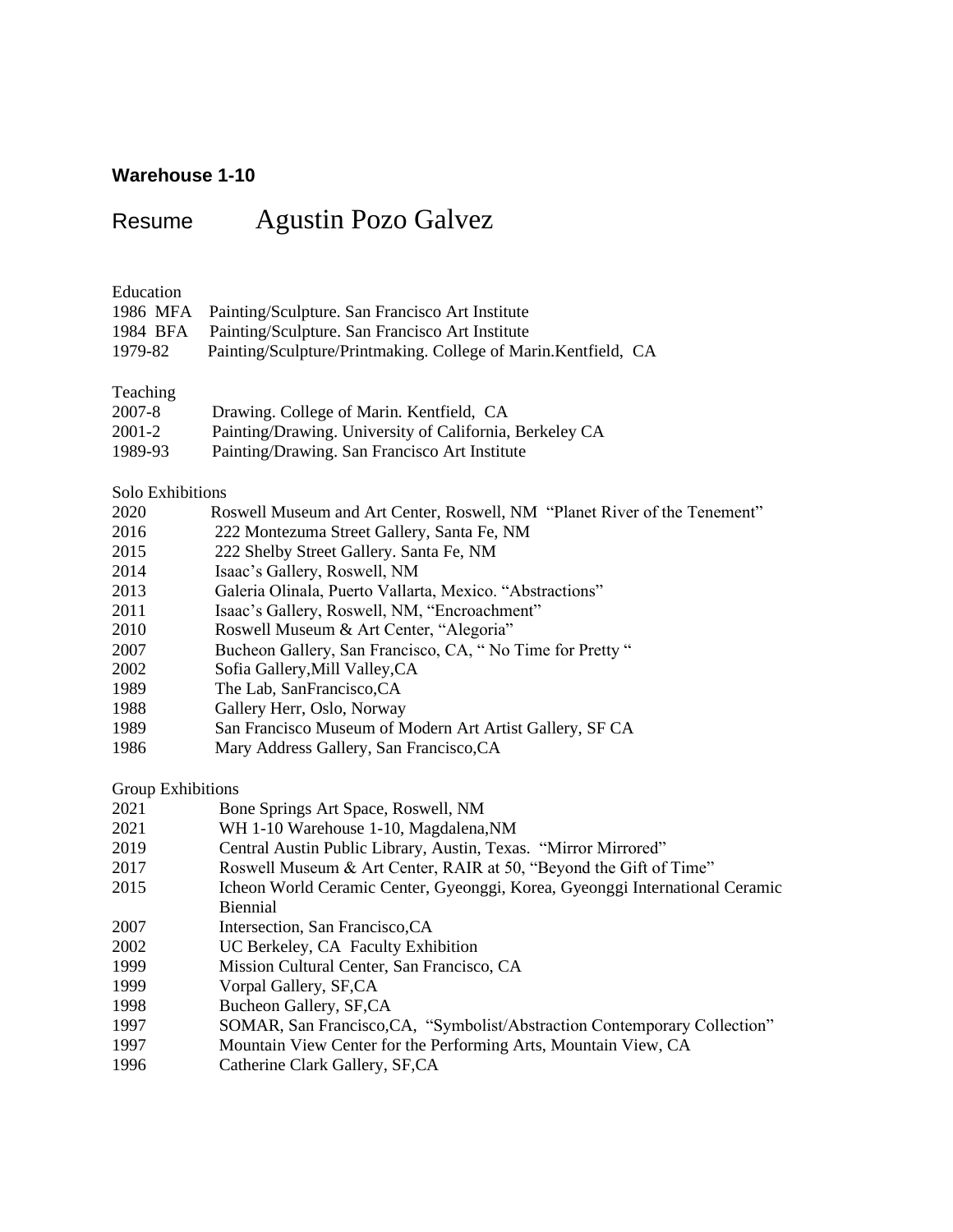- SOMAR, San Francisco, CA, "Big Deal"
- Bucheon Gallery, SF,CA, "Visionary Liaison"
- Old Bank Building, Point Reyes, CA
- San Francisco Art Institute, SF,CA, Faculty Exhibition
- Southern Exposure, SF,CA
- Berkeley Art Center, Berkeley, CA
- San Francisco Art Commission, SF,CA, "Chain Reaction 5"
- Middle Street Gallery, Washington,VA
- Fort Mason, San Francisco,CA, "Art Now"
- San Francisco Art Commission, SF,CA, "Chain Reaction"
- Missavi Gallery,New York, NY
- Diego Rivera Gallery, SFAI, San Francisco, CA. "Pert Em Hru "
- Casa Macondo, SF,CA
- Intersection Theater, SF,CA, Stage Set for " Elizaveta Bam"
- Richmond Art Center, Richmond, CA, 31st Annual
- Diego Rivera Gallery, SFAI, SF,CA "Rekzig"
- New Space Gallery, SF,CA "Praxis"
- Goodman Building, SF,CA, "6 Group"

Publications and Catalogues

- Mirror Mirrored, Gwarlingo & Uzzlepye Presses, Harrisville, New Hampshire
- RAIR @50, Beyond the Gift of Time. Roswell Museum and Art Center
- Gyeonggi International Ceramic Biennial, Korea
- Roswell Artist in Residence, RMAC, "Alegoria"
- Artweek, "sanctuary of Painting" sherry Lee Thomas, November
- Artbiederbladet, Oslo, Norway, April
- Klassekampen, Oslo, Norway, April
- Aftenposten, Oslo, Norway, April
- Oakland Tribune, Art Scene, Charles Chere, January
- Nob Hill Gazette, "Chain Reaction" January
- San Francisco Chronicle, "Absurdist Play from the 20's Gets New Life Here" Bernard Weiner, December
- Richmond Art Center, 31st Annual, Richmond,CA